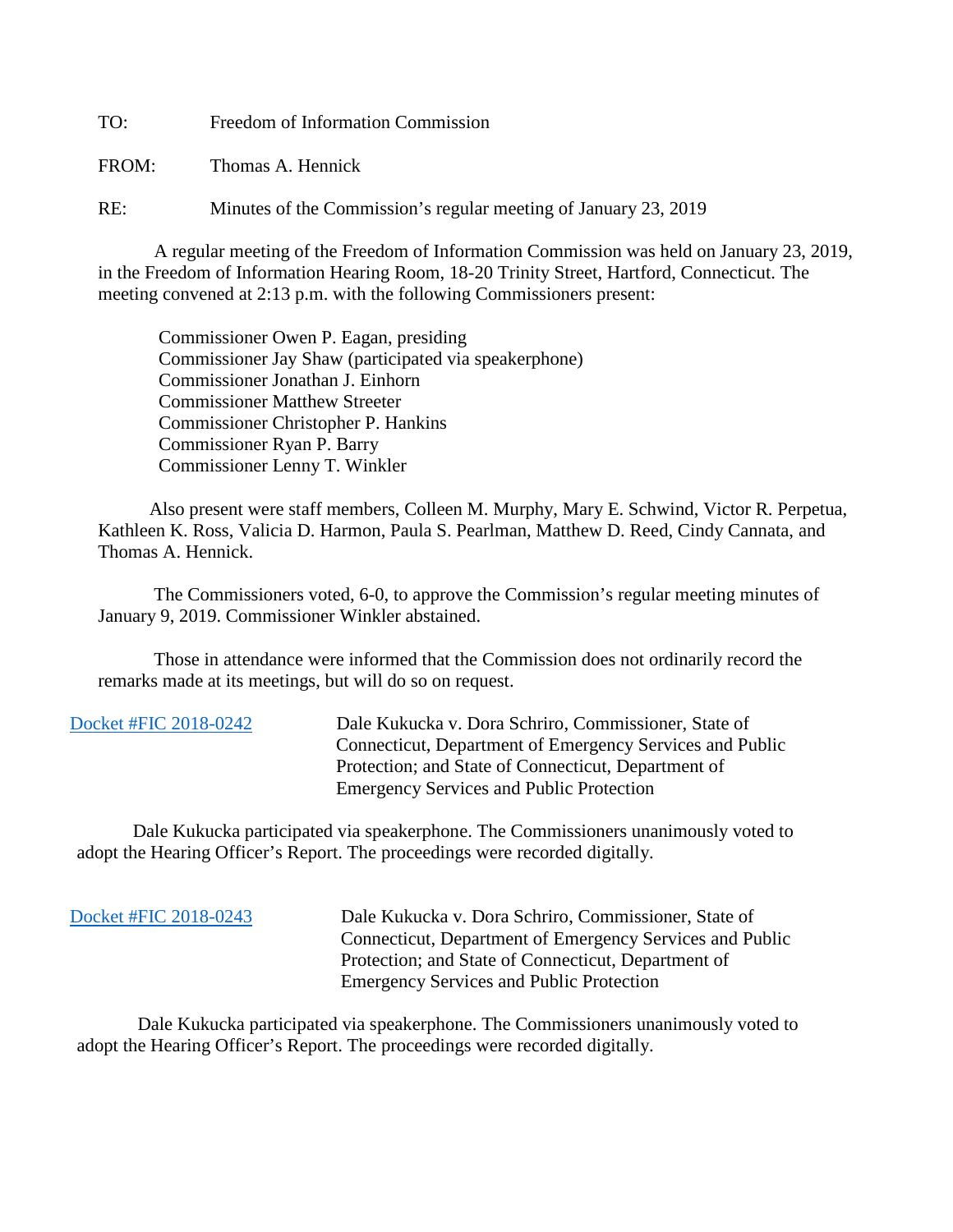Minutes, Regular Meeting, January 23, 2019 Page 2

[Docket #FIC 2018-0110](https://www.ct.gov/foi/lib/foi/minutes/2019/jan23/2018-0110.pdf) Robert Cushman v. Chief, Police Department, City of Hartford; Police Department, City of Hartford; and City of Hartford

The Commissioners unanimously voted to adopt the Hearing Officer's Report.

[Docket #FIC 2018-0113](https://www.ct.gov/foi/lib/foi/minutes/2019/jan23/2018-0113.pdf) Christopher Peak and New Haven Independent v. Chairman, Police Commission, City of New Haven; Police Commission, City of New Haven; Chief, Police Department, City of New Haven; Police Department, City of New Haven; and City of New Haven

The Commissioners unanimously voted to adopt the Hearing Officer's Report.

Docket #FIC 2018-0134 Shawn Dowdell v. Commissioner, State of Connecticut, Department of Emergency Services and Public Protection; and State of Connecticut, Department of Emergency Services and Public Protection

The matter was removed from the agenda.

| Docket #FIC 2018-0136 | Shawn Dowdell v. Chief, Police Department, City of New       |
|-----------------------|--------------------------------------------------------------|
|                       | Britain; Police Department, City of New Britain; and City of |
|                       | New Britain                                                  |

The matter was removed from the agenda.

Docket #FIC 2018-0168 Sherene Fagon v. Chief, Police Department, City of New Britain; Police Department, City of New Britain; and City of New Britain

The matter was removed from the agenda.

| Docket #FIC 2018-0311 | Arron McLaughlin v. Commissioner, State of Connecticut, |
|-----------------------|---------------------------------------------------------|
|                       | Department of Correction; and State of Connecticut,     |
|                       | Department of Correction                                |

 Attorney Russell Zimberlin appeared behalf of the complainant. Attorney Tracie Brown appeared on behalf of the respondents. The Commissioners unanimously voted to adopt the Hearing Officer's Report. The proceedings were recorded digitally.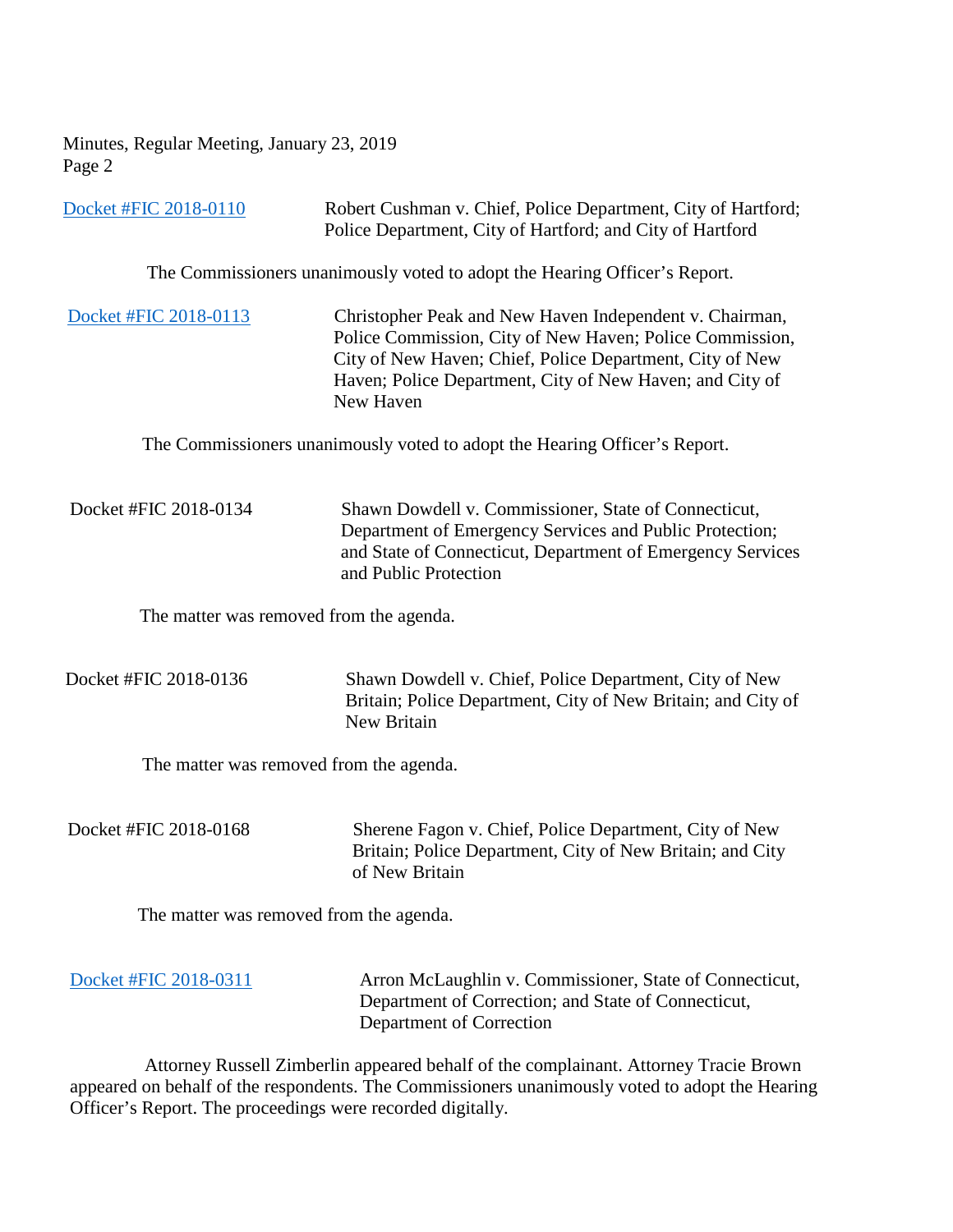Regular Meeting, January 23, 2019 Page 3

[Docket #FIC 2018-0350](https://www.ct.gov/foi/lib/foi/minutes/2019/jan23/2018-0350.pdf) Todd Steigman v. Secretary, State of Connecticut, Office of Policy and Management, Labor Relations Office; and State of Connecticut, Office of Policy and Management, Labor Relations **Office** 

The Commissioners unanimously voted to adopt the Hearing Officer's Report.

 [Docket #FIC 2018-0365](https://www.ct.gov/foi/lib/foi/minutes/2019/jan23/2018-0365.pdf) Jacques Parenteau v. President, State of Connecticut, University of Connecticut; and State of Connecticut, University of **Connecticut** 

The Commissioners unanimously voted to adopt the Hearing Officer's Report.

| Docket #FIC 2018-0366 | Jacques Parenteau v. President, State of Connecticut, University |
|-----------------------|------------------------------------------------------------------|
|                       | of Connecticut; and State of Connecticut, University of          |
|                       | Connecticut                                                      |

 Attorney Nathan LaVallee appeared on behalf of the respondents. The Commissioners voted, 6-0, to remand the matter to staff for further review. The proceedings were recorded digitally. Commissioner Barry did not participate in this matter.

| Docket #FIC 2018-0394 | George Schober v. First Selectman, Town of Somers; and<br><b>Town of Somers</b>                                                            |
|-----------------------|--------------------------------------------------------------------------------------------------------------------------------------------|
|                       | The Commissioners unanimously voted to adopt the Hearing Officer's Report.                                                                 |
| Docket #FIC 2018-0414 | Holly Golden v. Superintendent of Schools, Bloomfield Public<br>Schools; and Bloomfield Public Schools                                     |
|                       | The Commissioners unanimously voted to adopt the Hearing Officer's Report.                                                                 |
| Docket #FIC 2018-0417 | Timothy Ramsey v. Chief, Police Department, City of<br>Bridgeport; Police Department, City of Bridgeport; and City of<br><b>Bridgeport</b> |

The Commissioners unanimously voted to adopt the Hearing Officer's Report.